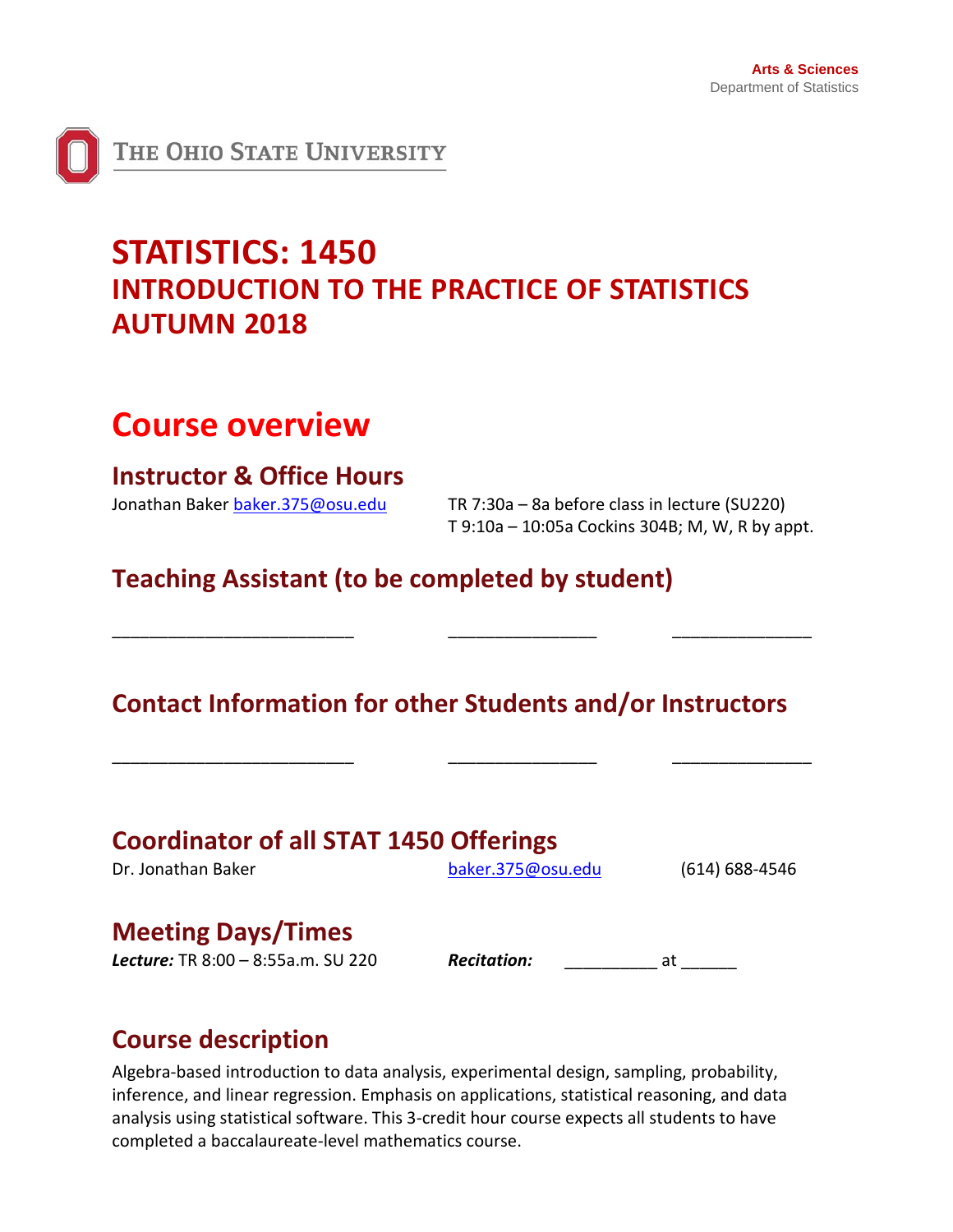## **Your Support System**

| <b>1450 Coordinator</b>    | Dr. Baker, keeps all STAT 1450 students abreast of updates and important<br>developments with the course.                                                                                              |
|----------------------------|--------------------------------------------------------------------------------------------------------------------------------------------------------------------------------------------------------|
| <b>Lecturers</b>           | Provide the overarching view of clusters of concepts.                                                                                                                                                  |
| <b>Teaching Assistants</b> | Use weekly recitations to reinforce & extend content covered in lecture.<br>Students are expected to be active participants in these sessions that<br>generally occur Fridays at 8a, 9:10a, or 11:30a. |
| <b>Tutors</b>              | Offer assistance on a walk-in basis in Cockins (CH) 132.<br>The Math/Stat Learning Center (MSLC) is open<br>M-R 9:10a - 6:15p & Fridays 9:10a - 1:40p.                                                 |

## **Primary Course Goal:**

• To develop skills in drawing conclusions & critically evaluating results based on data.

### **Course Objectives:**

- To introduce you to correct data collection methods through random sampling, experimental design & surveys
- To enable you to use statistical tools for presentation and descriptions of data
- To enable you to understand basic probability rules and sampling distributions as the foundation of inference
- To enable you to analyze data through linear regression, confidence intervals, and hypothesis tests
- To enable you to evaluate statistical procedures in the context of assumptions, biases, and extrapolation.

## **Course learning outcomes**

This course satisfies the General Education requirement in Data Analysis.

By the end of this course, students should successfully be able to:

- Understand basic concepts of statistics and probability.
- Comprehend methods needed to analyze and critically evaluate statistical arguments.
- Recognize the importance of statistical ideas.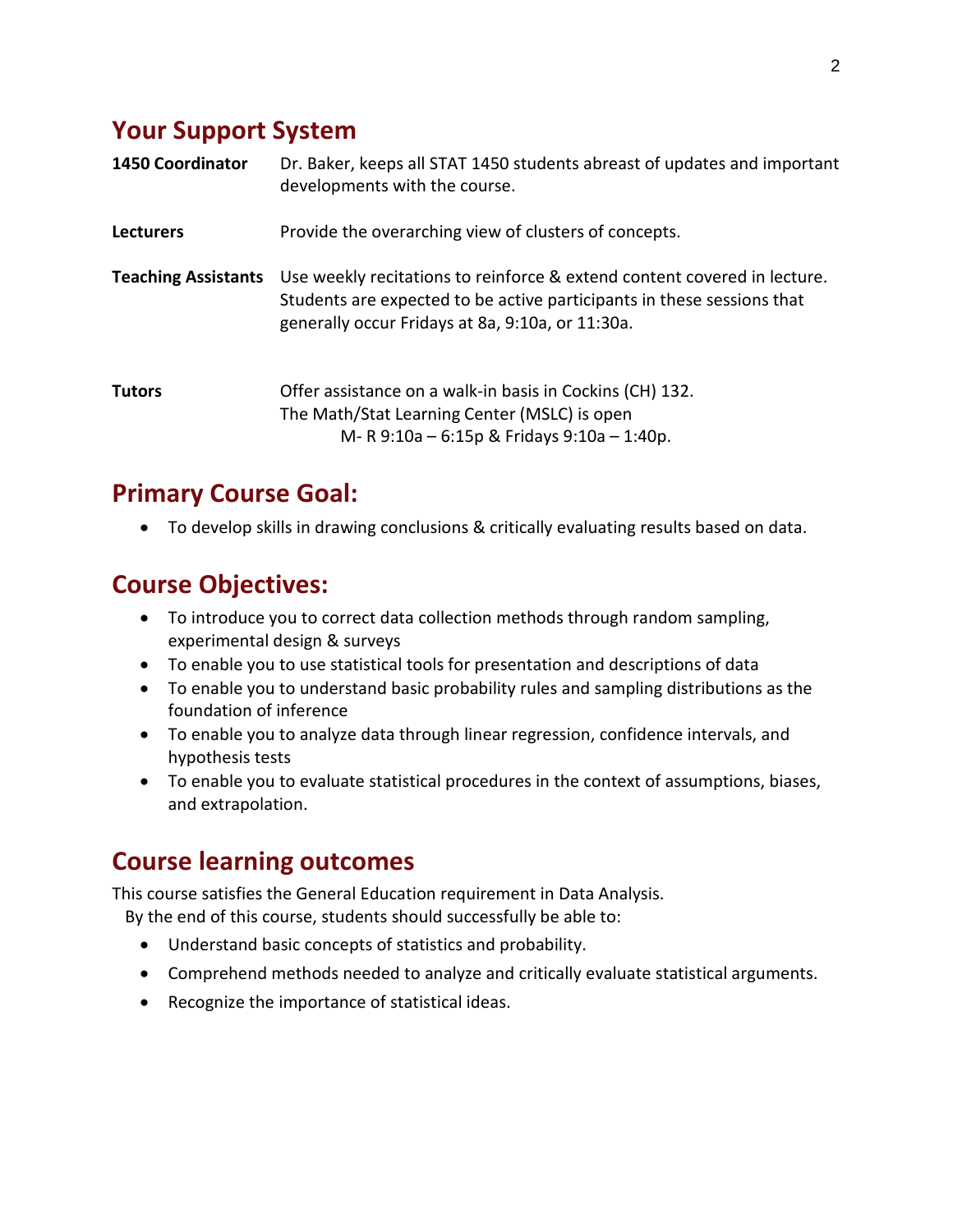## **Dr. Baker's vision for your completion of STAT 1450**

- You will become proficient in collecting, organizing, analyzing, and interpreting data
- You will become competent in the use of data analysis software.
- You will interpret findings and improve in your ability to justify your results.
- Your metacognition and desire to reflect upon what you have learned will be heightened.
- You will respond to a problem by: considering any relevant assumptions, analyzing, and effectively communicating your results.
- You will gain a greater appreciation for statistics (and the mathematics that underpins our work)
- You will complete the Data Analysis General Education (GE) requirement.

### **Personal Vision Statement & Commitment**

| <b>Personal Vision Statement for STAT 1450:</b> | <b>Personal Commitment to STAT 1450:</b>    |
|-------------------------------------------------|---------------------------------------------|
| By successfully completing STAT 1450 I will:    | To successfully complete STAT 1450, I must: |
| $\bullet$                                       | $\bullet$                                   |
|                                                 |                                             |
|                                                 |                                             |
| $\bullet$                                       |                                             |
|                                                 |                                             |
|                                                 |                                             |
|                                                 |                                             |
|                                                 |                                             |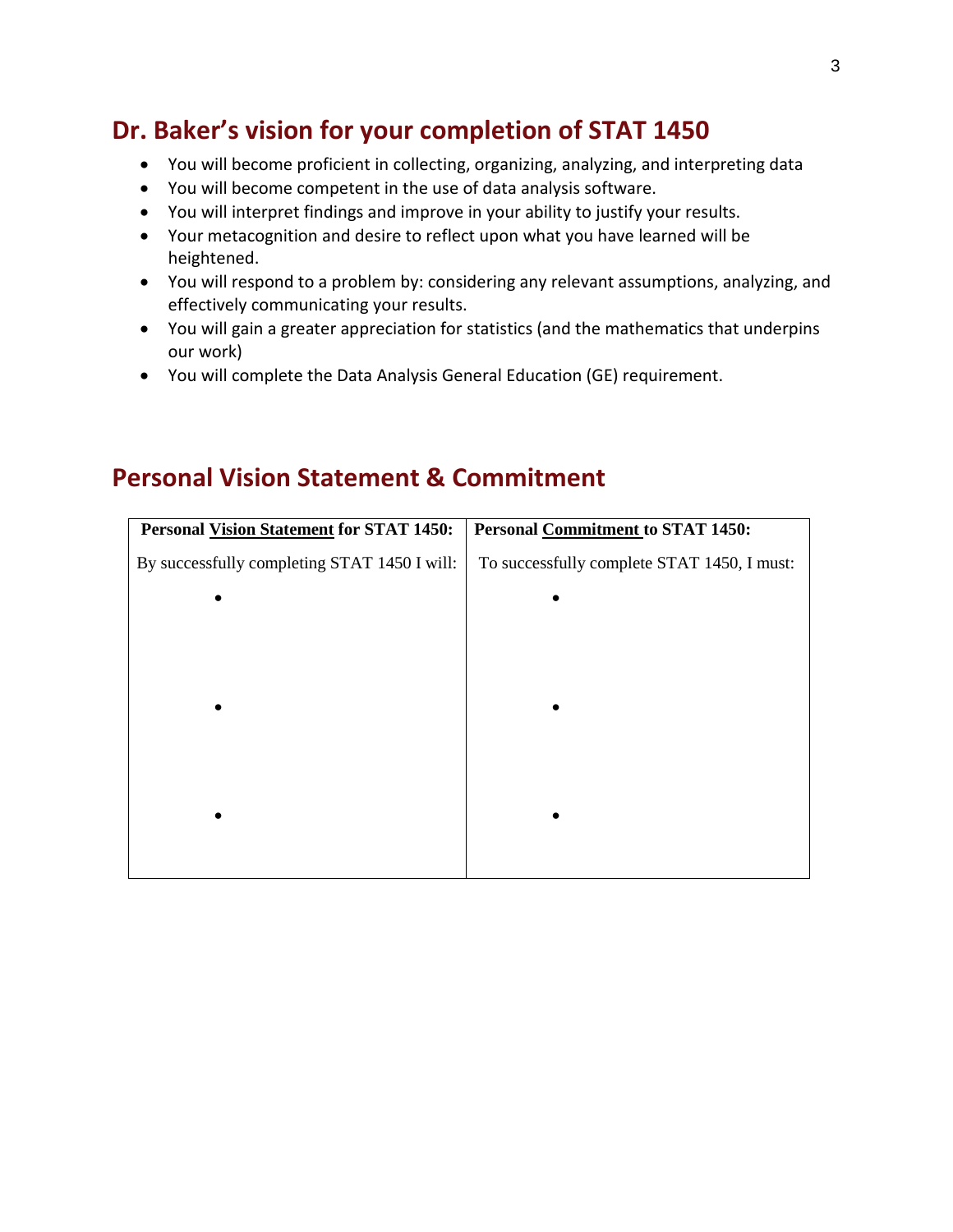# **Course Materials**

## **Required course materials**

This course requires electronic access to the accompanying web-based materials via *Sapling*. The ebook, quizzes, and homework assignments are all located within this resource.

It is recommended that you purchase both a text and *Sapling* (our HW management system). [http://ohiostate.bncollege.com/webapp/wcs/stores/servlet/BNCBHomePage?storeId=3](http://ohiostate.bncollege.com/webapp/wcs/stores/servlet/BNCBHomePage?storeId=33552&catalogId=10001&langId=-1) [3552&catalogId=10001&langId=-1](http://ohiostate.bncollege.com/webapp/wcs/stores/servlet/BNCBHomePage?storeId=33552&catalogId=10001&langId=-1) . Learners who pursue this option tend to prefer: using a physical textbook for supplemental annotation, relying on resources that can function independent of Internet functionality. The cost is under \$100.

We will be using the 8<sup>th</sup> edition of Intro. to the Practice of Statistics course Here is how to access the course online.…

- Go to [www.saplinglearning.com/login](http://www.saplinglearning.com/login) to log in or create an account.
- Under Enroll in a new course, you should see Courses at Ohio State University. Click to expand this list and see courses arranged by subject. Click on 'Introduction to Statistics' to see the terms that courses are available.
- Click on the term to expand the menu further (note that Semester 1 refers to the first course in a sequence and not necessarily the first term of the school year).
- Once the menus are fully expanded, you'll see a link to our specific course (STAT 1450 – Fall 18 Morn). Click on the link.
- Enter the key code: **baker**
- Review the [system requirements.](http://community.macmillan.com/docs/DOC-8042-what-are-the-minimum-system-requirements-for-your-media#Sapling)
- To access your ebook click on the image of the cover on the right sidebar of your course site. Create an account or log in with an existing Macmillan Learning eBook account.
- **Need Help?** Our technical support team can be reached by phon[e or by webform via the Student](https://community.macmillan.com/docs/DOC-6915-students-still-need-help)  Support Community. Here are their hours and contact information: [https://community.macmillan.com/docs/DOC-6915-students-still-need-help.](https://community.macmillan.com/docs/DOC-6915-students-still-need-help)

The following link includes more detailed instructions on how to register for your course: [https://community.macmillan.com/docs/DOC-5972-sapling-learning-registering-for-courses.](https://community.macmillan.com/docs/DOC-5972-sapling-learning-registering-for-courses)

#### **ADDITIONAL STUDENT INSTRUCTIONS**

- Find the Sapling Learning content section on your instructor's course page in Canvas.
- Click on any Sapling assignment link to launch the assignment.
- Select your access option and continue to your assignment page.
- You are now enrolled in the course and can access future assignments through the links on your instructor's course page.
- To access your ebook click on the image of the cover on the right sidebar of your course site. Create an account or login with an existing Macmillan Learning ebook account.
- **Need Help?** Our technical support team can be reached by phone, chat, or by email via the Student Support Community. To contact support please open a service request by filling out the webform: [https://macmillan.force.com/macmillanlearning/s/contactsupport.](https://macmillan.force.com/macmillanlearning/s/contactsupport)

The following link includes more detailed instructions on how to register for your course: [https://macmillan.force.com/macmillanlearning/s/article/Students-Register-for-Sapling-Learning-courses](https://macmillan.force.com/macmillanlearning/s/article/Students-Register-for-Sapling-Learning-courses-via-your-school-s-LMS)[via-your-school-s-LMS](https://macmillan.force.com/macmillanlearning/s/article/Students-Register-for-Sapling-Learning-courses-via-your-school-s-LMS)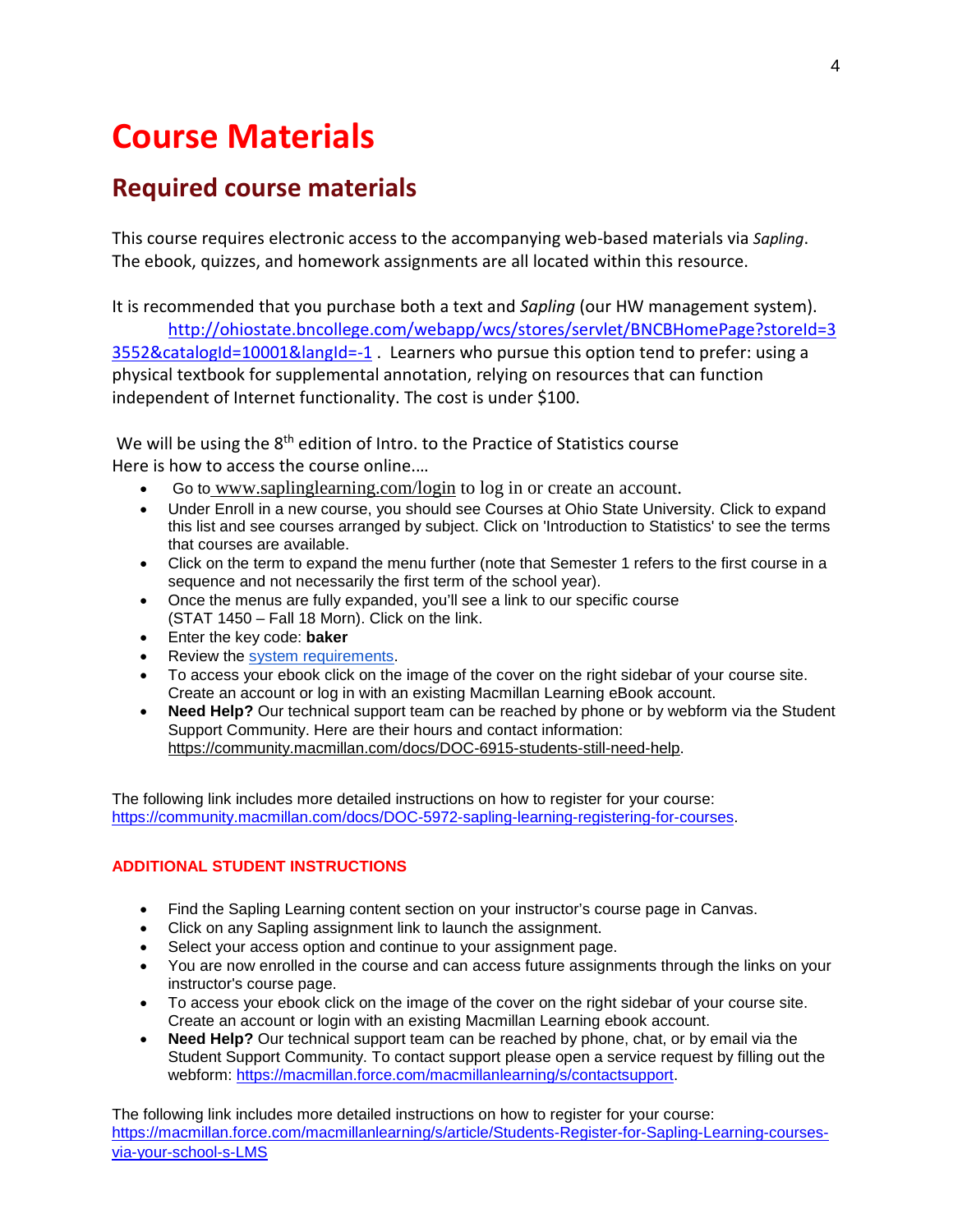### **Top Hat**

We will use the *Top Hat* software to elicit student responses during lectures. Students will use their smart phones to text responses to questions posed. You may download the Top Hat app, or, use the direct link below. Your username must be your name.# (e.g., carter.5).

Top Hat course name: **STAT 1450 TR Morn (AU '18)** Direct Link:<https://app.tophat.com/517621> 6-digit course code: 517621

### **Required supplemental materials**

JMP is the statistical software for this course. JMP is free. Click on [www.jmp.com/macmillan](http://www.jmp.com/macmillan) . Enter SE146414253X as the 12-digit authorization code. Proceed to download and install JMP-Student Edition.

### **Highly recommended materials**

Texas Instruments 84 (or higher) Graphing Calculator.

### **Make-Up Mid-term Examinations**

The established exam dates and times are a priority for both students and university officials. Valid and documented absences during exam dates require final pre-approval from Dr. Baker. In requesting a make-up exam you must communicate with both your TA and Dr. Baker. Your performance on the final exam items most associated with the missed exam will count as the missed exam grade with up to an additional 10% point deduction. If you miss an exam because of an emergency, contact Dr. Baker immediately to request a makeup exam. You'll need to provide evidence of need for rescheduling this exam. These exams will be offered at 7a & 3p.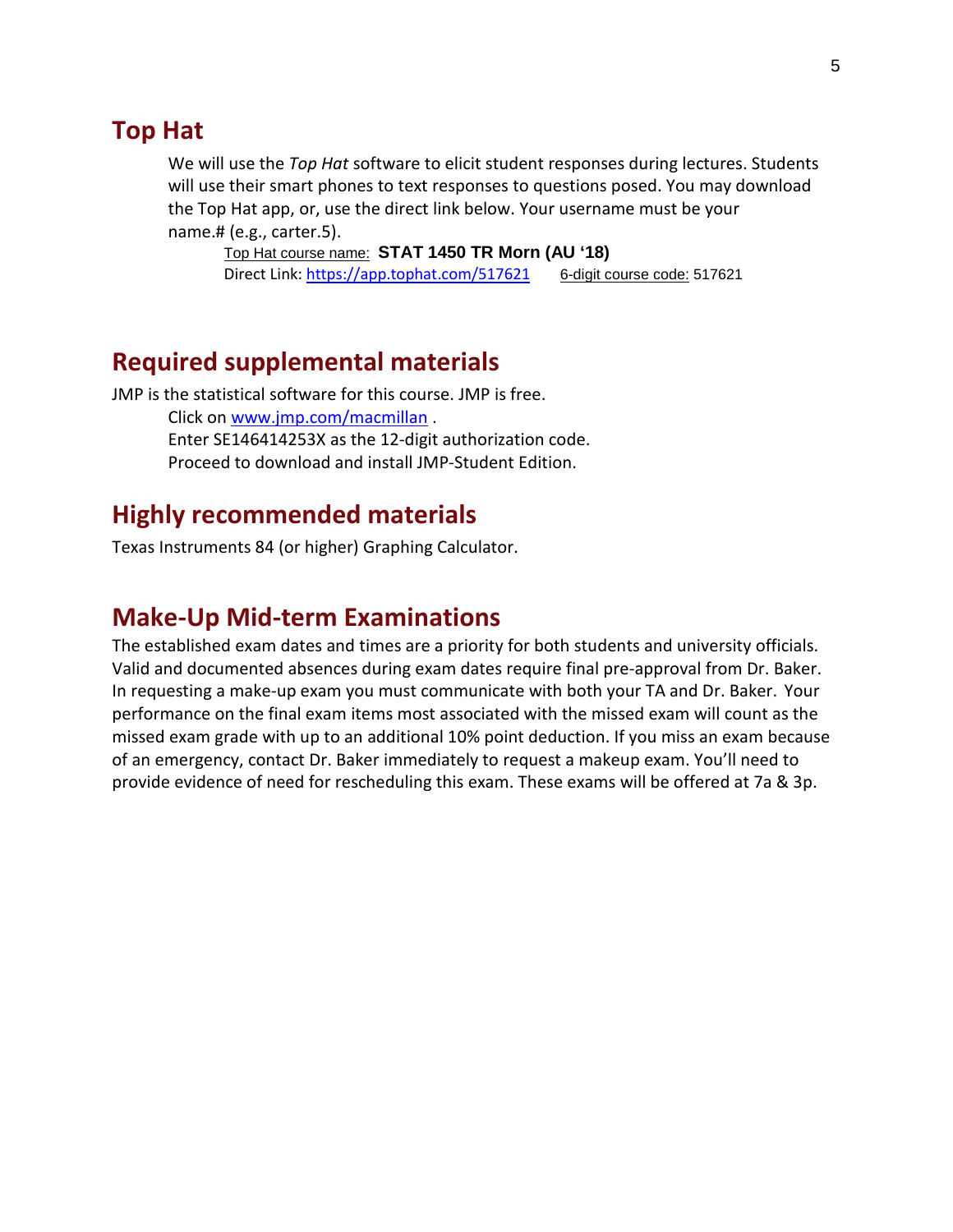# **Grading and faculty response**

## **Grades**

| <b>Assignment or category</b>                                                    | Percentage | <b>Your Grade</b> |
|----------------------------------------------------------------------------------|------------|-------------------|
| <b>Exam 1</b> (Mon., Oct. $1^{st}$ , 5:20 p.m.; Hitchcock 131)                   |            |                   |
| <b>Exam 2</b> (Mon., Nov. $5th$ , 5:20 p.m.; Independence 100)                   |            |                   |
| <b>Final Exam</b> (Mon., December $10^{th}$ , $6:00$ p.m.; University Hall 0014) | 25%        |                   |
| <b>Quizzes</b>                                                                   |            |                   |
| $(11$ total, 1.25% each, 1 is dropped)                                           | 12.5%      |                   |
| <b>Homework Assignments</b>                                                      |            |                   |
| $(11$ total, 1.25% each, 1 is dropped)                                           | 12.5%      |                   |
| <b>Attendance &amp; Participation</b>                                            |            |                   |
| (5% for Lecture, 5% for Recitation)                                              | 10%        |                   |
| Total                                                                            |            |                   |

 *Homeworks are due by 11:59 p.m. on Fridays. Quizzes are due by 11:59 p.m. on Sundays. The exact due dates are included with the section calendar.*

*Make-up Exams (with appropriate documentation, see pg.7) will be offered: Tuesday, October 2nd 7a (CH 232) or 3p (AA 242) Tuesday, November 14th 7a (CH 232) or 3p (CH 218)*

 *The Final Exam is comprehensive.* 

 *Alternate offerings of the Final Exam will be Friday, December 8th 10a – 11:45a (\_TBD\_\_) & Tuesday, December 12th 7a – 8:45 (\_TBD\_).*

### **Late assignments**

Late submissions will not be accepted.

## **Course Registration and Completion**

Students will be able to work with department staff on any ADD and SECTION changes. Students can begin communicating with Jean Scott (Cockins Hall 408A), Tuesday, August 28th.

**Date Event** Friday, August  $24<sup>th</sup>$  The last day to add the course without instructor permission. Friday, August  $31<sup>st</sup>$  The last day to register and avoid additional fees.  *\*Please note that students who are dropped for non-payment are not guaranteed re-enrollment.\**  Friday, September  $14<sup>th</sup>$  The last day to drop without a 'W' appearing on your record. Friday, October,  $26<sup>th</sup>$  The last day to drop the course without petitioning.

FYI, Incompletes will only be awarded when 70% of the coursework has been completed.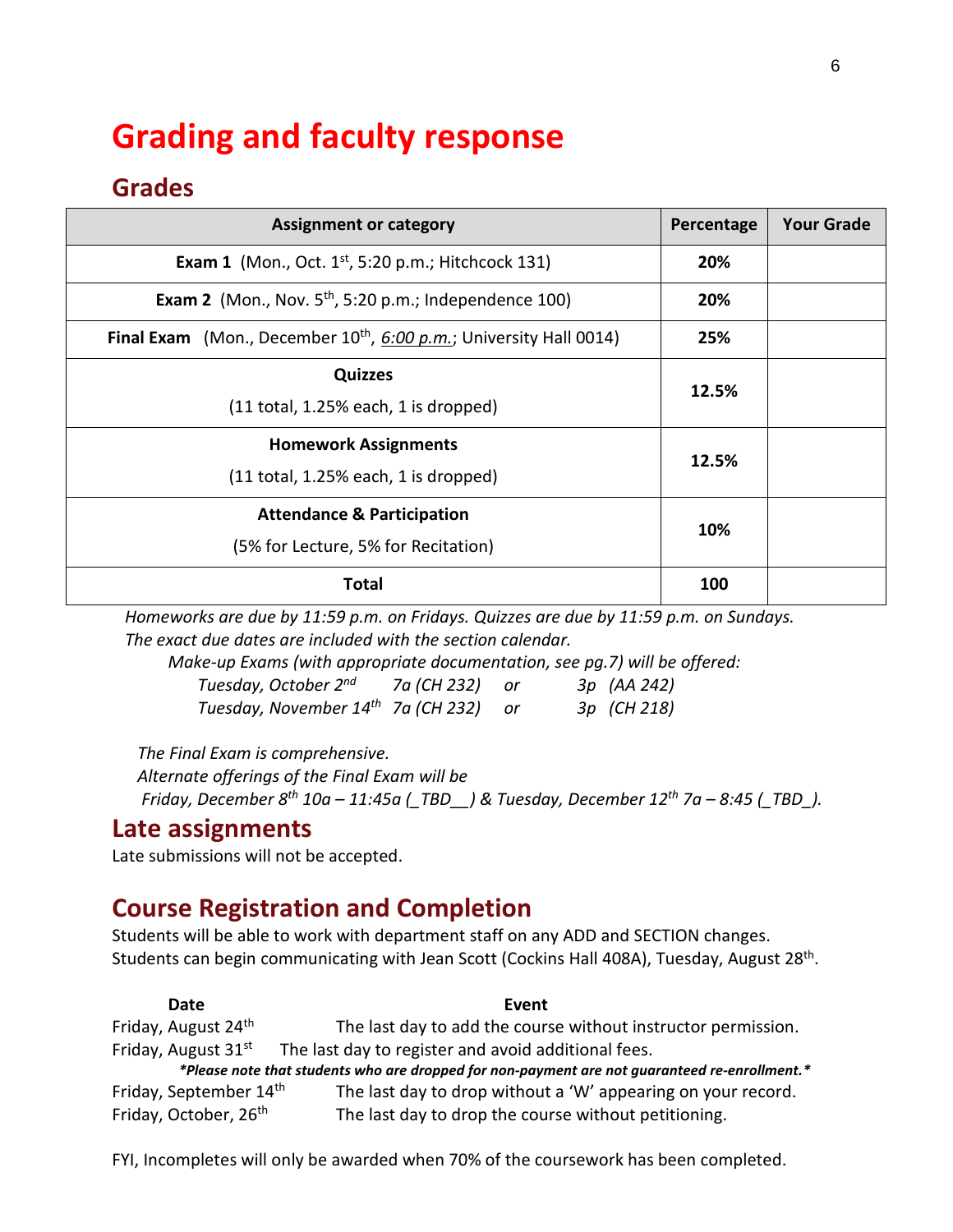### **Grading scale**

93–100: A 90–92.9: A-87–89.9: B+ 83–86.9: B 80–82.9: B-77–79.9: C+ 73–76.9: C 70 –72.9: C-67 –69.9: D+ 60 –66.9: D Below 60: E

### **Instructor feedback and response time**

#### **Grading and feedback**

Midterm examinations will be available within **2 recitations**.

#### **E-mail**

All course e-mail correspondence must be done through a valid OSU name.n account. Expect a 24-hour response time when communicating with TAs and lecturers. We are here to support you, but just not quite in a true "on-demand" sense**.**

# **Additional Policies, Resources, & Information**

### **Student participation and responsibility**

We expect you to be actively engaged in the learning process. You are responsible for your learning. Schedule a minimum of 6 hours to prepare for this course. This equates to 9 hours weekly when the 3 hours for lecture and recitation attendance are included. Successful students perform a variety of positive academic behaviors like: reviewing the Carmen page, downloading notes, being proactive in contacting a TA or classmate as necessary, etc... Please seek assistance in managing any non-academic responsibilities prior to any potential for underperformance.

### **Electronic devices**

As a courtesy to fellow classmates, all cellular phones and other electronic devices must be silenced during lectures and recitations. Your engagement with the class will require an attentiveness for note-taking. If necessary, TAs and lecturers can request that students place these devices out of plain view if their usage is deemed irrelevant to instruction.

### **Academic integrity policy**

It is the responsibility of the Committee on Academic Misconduct to investigate or establish procedures for the investigation of all reported cases of student academic misconduct. The term "academic misconduct" includes all forms of student academic misconduct wherever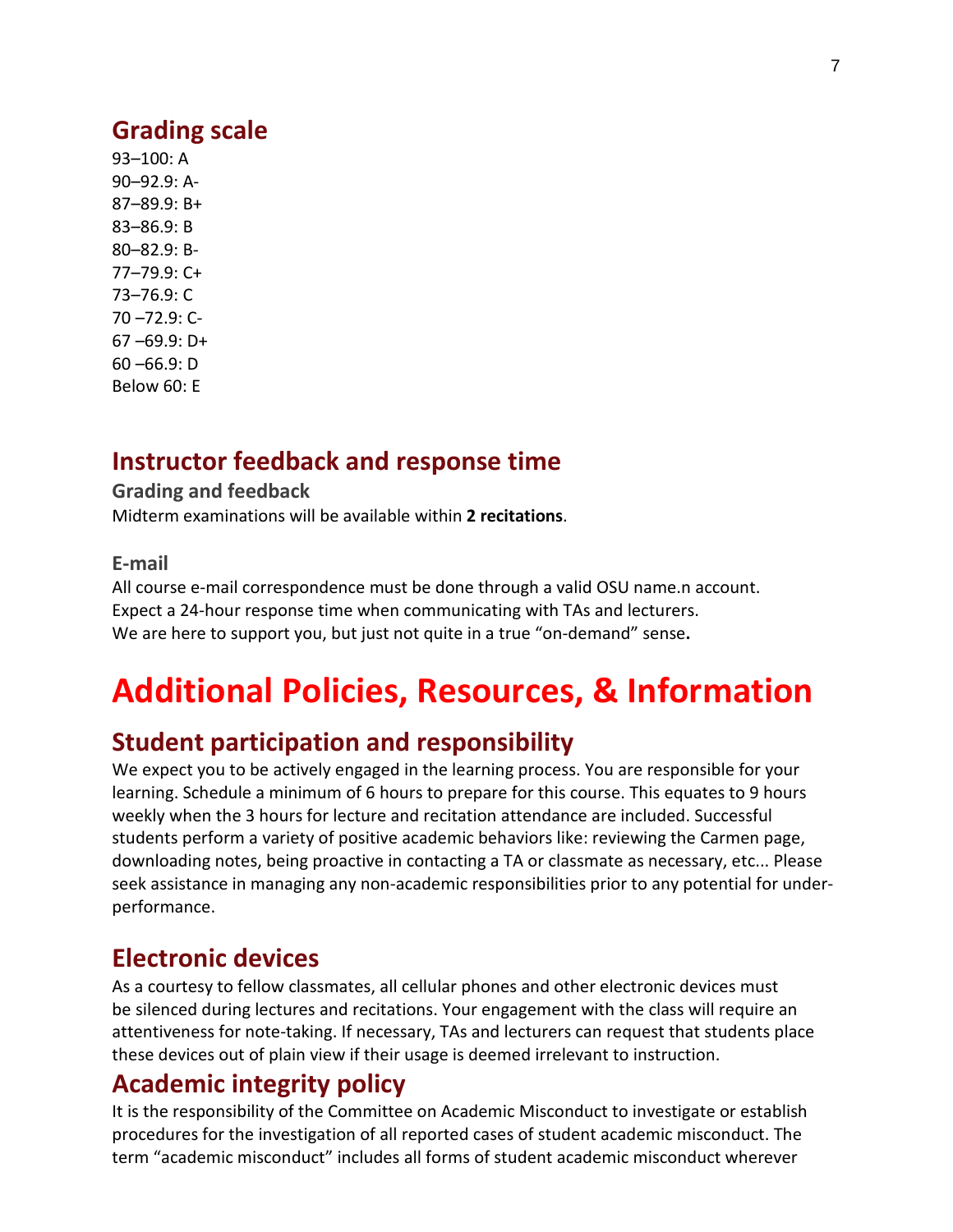committed; illustrated by, but not limited to, cases of plagiarism and dishonest practices in connection with examinations. Instructors shall report all instances of alleged academic misconduct to the committee (Faculty Rule 3335-5-487). For additional information, see the Code of Student Conduct [http://studentlife.osu.edu/csc/.](http://studentlife.osu.edu/csc/)

The Ohio State University's *Code of Student Conduct* (Section 3335-23-04) defines academic misconduct as: "Any activity that tends to compromise the academic integrity of the University, or subvert the educational process." Examples of academic misconduct include (but are not limited to) plagiarism, collusion (unauthorized collaboration), copying the work of another student, and possession of unauthorized materials during an examination. Ignorance of the University's *Code of Student Conduct* is never considered an "excuse" for academic misconduct, so I recommend that you review the *Code of Student Conduct* and, specifically, the sections dealing with academic misconduct[. http://studentlife.osu.edu/csc/.](http://studentlife.osu.edu/csc/)

**If I suspect that a student has committed academic misconduct in this course, I am obligated by University Rules to report my suspicions to the Committee on Academic Misconduct.** If COAM determines that you have violated the University's *Code of Student Conduct* (i.e., committed academic misconduct), the sanctions for the misconduct could include a failing grade in this course and suspension or dismissal from the University. In short, if you are considering doing something that might be unethical, then resist and refrain from pursuing it. This will help you in college and well-beyond.

If you have any questions about the above policy or what constitutes academic misconduct in this course, please contact me. Other sources of information on academic misconduct (integrity) to which you can refer include:

- The Committee on Academic Misconduct web pages [\(COAM Home\)](http://oaa.osu.edu/coam.html)
- *Ten Suggestions for Preserving Academic Integrity [\(Ten Suggestions\)](http://oaa.osu.edu/coamtensuggestions.html)*
- *Eight Cardinal Rules of Academic Integrity* [\(www.northwestern.edu/uacc/8cards.htm](http://www.northwestern.edu/uacc/8cards.html)

### **Accommodations for accessibility**

The University strives to make all learning experiences as accessible as possible. If you anticipate or experience academic barriers based on your disability (including mental health, chronic or temporary medical conditions), please let me know immediately so that we can privately discuss options. To establish reasonable accommodations, I may request that you register with Student Life Disability Services. After registration, make arrangements with me as soon as possible to discuss your accommodations so that they may be implemented in a timely fashion. SLDS contact information: [slds@osu.edu;](mailto:slds@osu.edu) 614-292-3307; [slds.osu.edu;](http://www.ods.ohio-state.edu/) 098 Baker Hall, 113 W. 12<sup>th</sup> Avenue.

## **Grade Appeals**

Your TAs are highly capable and follow established rubrics in evaluating your work. Only in the rarest of cases will an exam grade need to be appealed. In these situations:

- a) (within 1 week of receipt of your assessment) Inform your TA of the issue in writing
- b) Attach a statement of the issue at-hand to your work and submit to Dr. Baker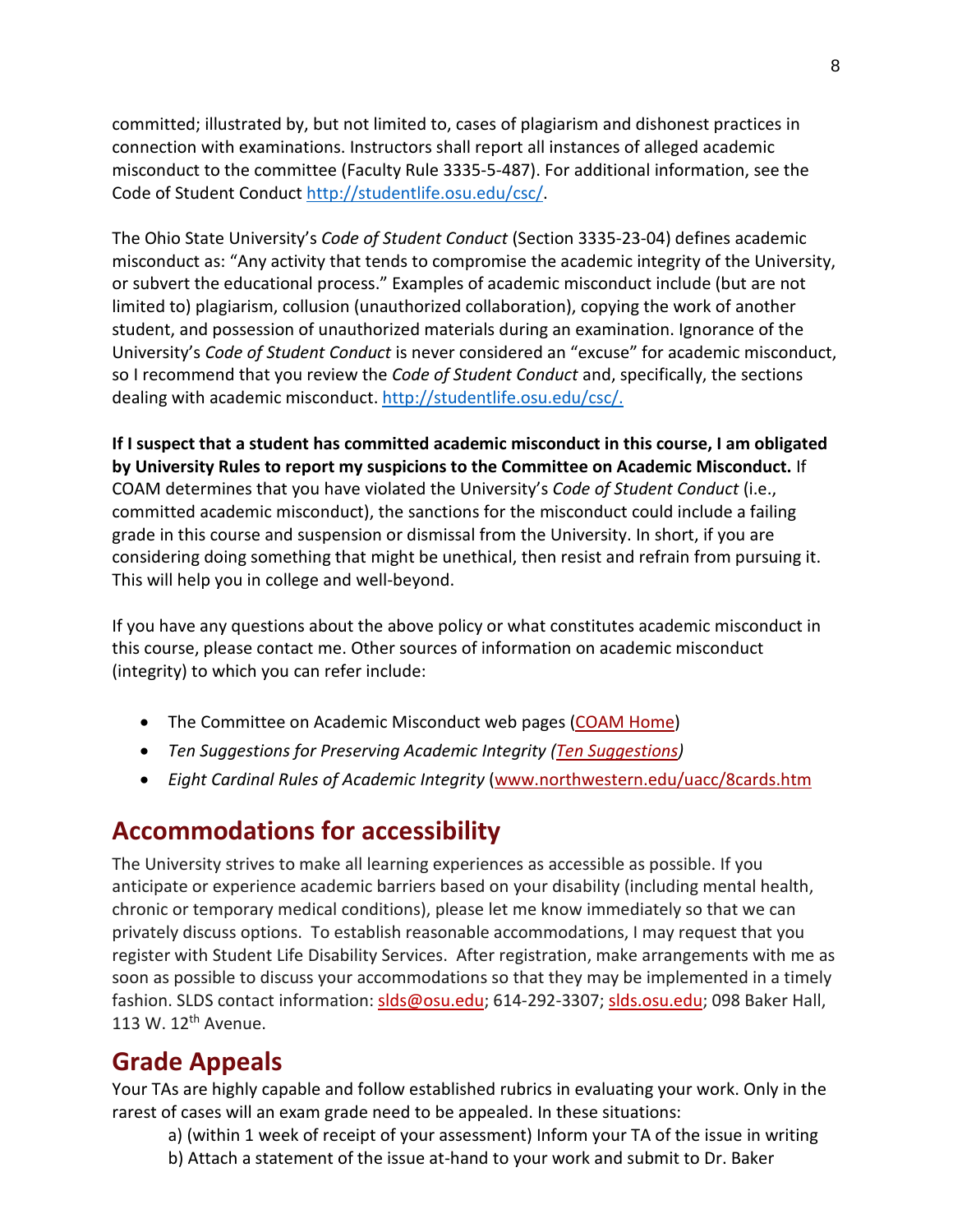## **Other Student Resources (Including: Mental Health, Relationship Violence & Diversity)**

As a student you may experience a range of issues that can cause barriers to learning, such as strained relationships, increased anxiety, alcohol/drug problems, feeling down, difficulty concentrating and/or lack of motivation. These mental health concerns or stressful events may lead to diminished academic performance or reduce a student's ability to participate in daily activities. The Ohio State University offers services to assist you with addressing these and other concerns you may be experiencing. If you or someone you know are suffering from any of the aforementioned conditions, you can learn more about the broad range of confidential mental health services available on campus via the Office of Student Life's Counseling and Consultation Service (CCS) by visiting [ccs.osu.edu](http://ccs.osu.edu/) or calling [614-292-5766.](tel:%28614%29%20292-5766) CCS is located on the 4th Floor of the Younkin Success Center and 10th Floor of Lincoln Tower. You can reach an on call counselor when CCS is closed at [614-292-5766](tel:%28614%29%20292-5766) and 24 hour emergency help is also available through the 24/7 National Suicide Prevention Hotline at 1-800-273-TALK or at [suicidepreventionlifeline.org.](http://suicidepreventionlifeline.org/)

**Title IX** makes it clear that *violence and harassment based on sex and gender are Civil Rights offenses subject to the same kinds of accountability and the same kinds of support applied to offenses against other protected categories (e.g., race)*. If you or someone you know has been sexually harassed or assaulted, you may find the appropriate resources at [http://titleix.osu.edu](http://titleix.osu.edu/) or by contacting the Ohio State Title IX Coordinator, Kellie Brennan, at [titleix@osu.edu](mailto:titleix@osu.edu) Students can find information about academic services available at OSU on this website: [http://artsandsciences.osu.edu/current-students/university-resources,](http://artsandsciences.osu.edu/current-students/university-resources) and about general student services on this website: [http://ssc.osu.edu.](http://ssc.osu.edu/)

The Ohio State University affirms the importance and value of **diversity** in the student body. *Our programs and curricula reflect our multicultural society and global economy and seek to provide opportunities for students to learn more about persons who are different from them.* We are committed to maintaining a community that recognizes and values the inherent worth and dignity of every person; fosters sensitivity, understanding, and mutual respect among each member of our community; and encourages each individual to strive to reach his or her own potential. Discrimination against any individual based upon protected status, which is defined as age, color, disability, gender identity or expression, national origin, race, religion, sex, sexual orientation, or veteran status, is prohibited.

Students can find information about academic services available at OSU on this website: [http://artsandsciences.osu.edu/current-students/university-resources,](http://artsandsciences.osu.edu/current-students/university-resources) and about general student services on this website: [http://ssc.osu.edu.](http://ssc.osu.edu/)